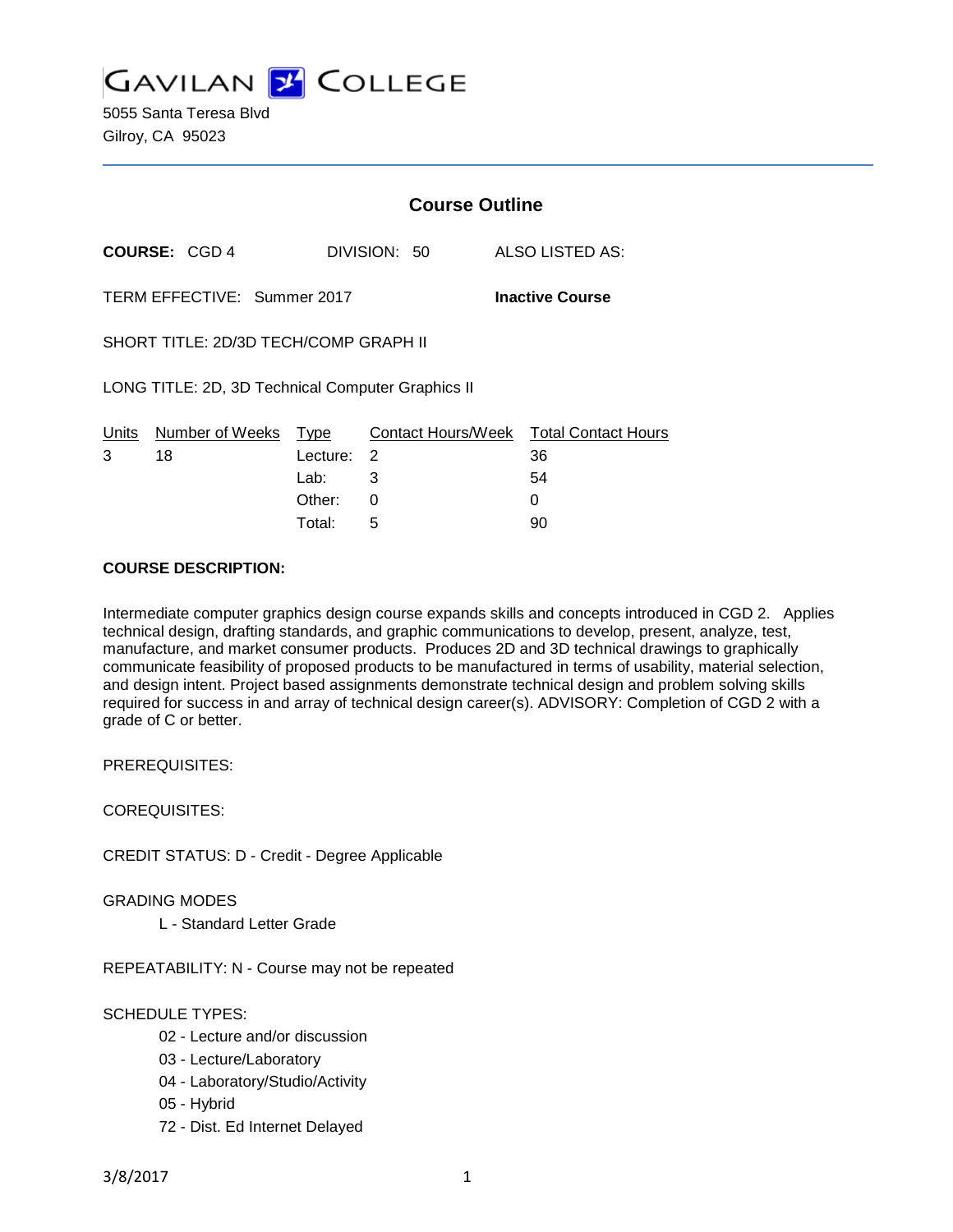73 - Dist. Ed Internet Delayed LAB

# **STUDENT LEARNING OUTCOMES:**

1. Design and present parametric models and working drawings of product using industry standards for selected design field.

Measure: Manual and computer graphic design project

PLO: 4, 2, 1, 3 ILO: 1.5. 2.2, 3.1 , 4.1, 5.. 6.4

GE-LO:

Year assessed or anticipated year of assessment: 2012

2. Provide and use constructive criticism of schematic design to develop-parametric models and fully dimensioned working drawings of revised product.

Measure: Presentation and Revised Drawings

PLO: 2, 1, 3, 4

ILO: 1.2, 1.3. 2.1, 2.2, 3.1 , 4.2, 5.1, 6.1, 4.2

GE-LO: A-2, B-8, C-3, E-1

Year assessed or anticipated year of assessment: 2012

3. Provide self-explanatory presentation(s) of designed product(s) including 2D & 3D drawings & models, bill of materials referenced to exploded assembly, sections, details, and animations. Measure: design projects/final portfolio

PLO: 3, 1, 4, 2

ILO: 1.5. 2.2,

3.1 , 4.1, 5.. 6.4

GE-LO: A-1, A-6, B-7, C-1

Year assessed or anticipated year of assessment: 2012

# PROGRAM LEARNING OUTCOMES:

AS or Certificate in CGD's Advanced Technical Computer Graphics

1) Describe specialized skills for entry and success in desired technical graphics career.

2) Prepare samples of work that demonstrate entry level proficiencies.

3) Use design problem solving to propose an aesthetically pleasing design that satisfactorily addresses clients' needs.

4) Apply design principles and color theory when developing presentations.

5) Design and present consumer products using working drawings, 3D graphic models and multimedia applications (audio, video, graphics and text).

6) Develop an electronic portfolio to present to potential clients/employers.

# CONTENT, STUDENT PERFORMANCE OBJECTIVES, OUT-OF-CLASS ASSIGNMENTS

Inactive Course: 02/27/2017 Effective Summer 2017

Hours, Topic, Student Performance Objectives, and Out-of-Class Assignments 8 Hours

CONTENT: Introduction to Advanced Design Considerations: Determine product of interest and requirements to enter professions that designs such projects..

SPO: Identify Career Goals and tools for helping determine career path.

LAB/HOMEWORK: Find product that relates to career goal, itemize skills still needed to achieve goal. . 10 Hours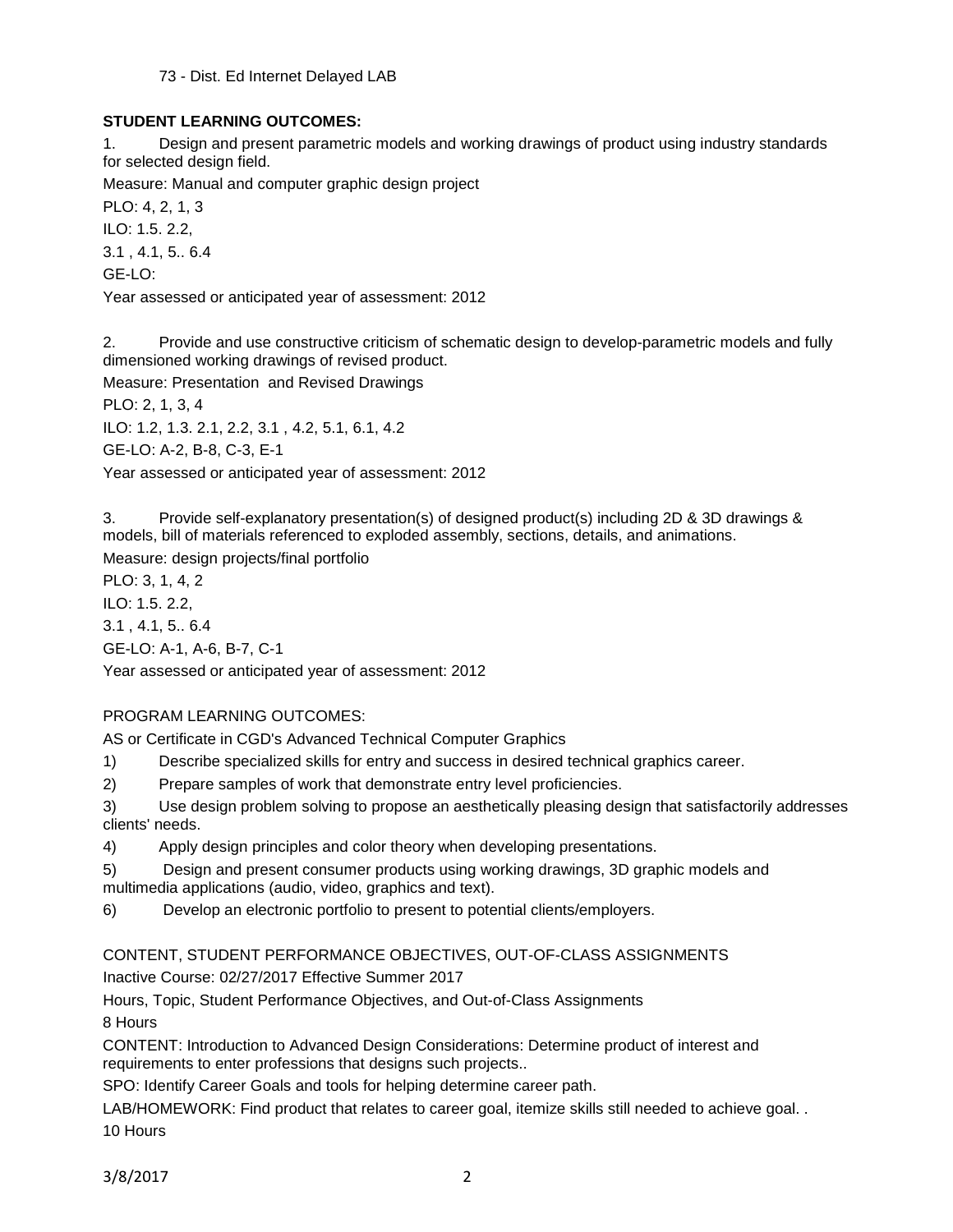CONTENT: Review Templates, custom boarders and apply dual dimensioning standards.

SPO: Create Template for future use.

LAB/HOMEWORK: Create drawing templates fully dimension object, include tolerances.

10 Hours

CONTENT: Systematic Problem Solving

SPO: Apply problem solving to develop, refine, engineer, develop and test deign,

LAB/HOMEWORK:. Implement Problem Solving to develop and propose project

10 Hours

CONTENT: Develop First part.

SPO: Design fully defined first part to meet design intent

LAB/HOMEWORK:. Produce and explain how first addresses product's design considerations critique and revise or explain reasons to support justifications for why you chose not to revise..

10 Hours

CONTENT: Review Configurations.

SPO: Develop specialized configuration table and Bill of Material.

LAB/HOMEWORK: Develop at least two configurations.

10 Hours

CONTENT: Review mating and inserting desired configuration that is referenced to Bill of Material.

SPO: Generate configured Parts and reference parts to Bill of Material.

LAB/HOMEWORK: create a configured assembly and bill of materials including reconfigured materials.

12.5 Hours

CONTENT: Review dimensioning and generating dimensioned models including tolerances uses assembling plans into a coherent set

SPO: Create a portfolio that describes and demonstrates skills in SolidWorks and Problem Solving

LAB/HOMEWORK: Create digital set of working drawings using industry standards

12.5 Hours

CONTENT: Develop Animation and other specialized graphics for presenting final project

SPO: Final presentation techniques

LAB/HOMEWORK: Complete presentation of Finalize presentation that features skills gained over semester while developing project

2 Hours

Final Exam: Present Final Portfolio

### **METHODS OF INSTRUCTION:**

Large and small group discussions. Lecture presentations. Demonstrations.

# **METHODS OF EVALUATION:**

CATEGORY 1 - The types of writing assignments required: Percent range of total grade: 10 % to 15 %

Written Homework

Term or Other Papers

Other: Portfolio information

CATEGORY 2 -The problem-solving assignments required: Percent range of total grade: 10 % to 15 %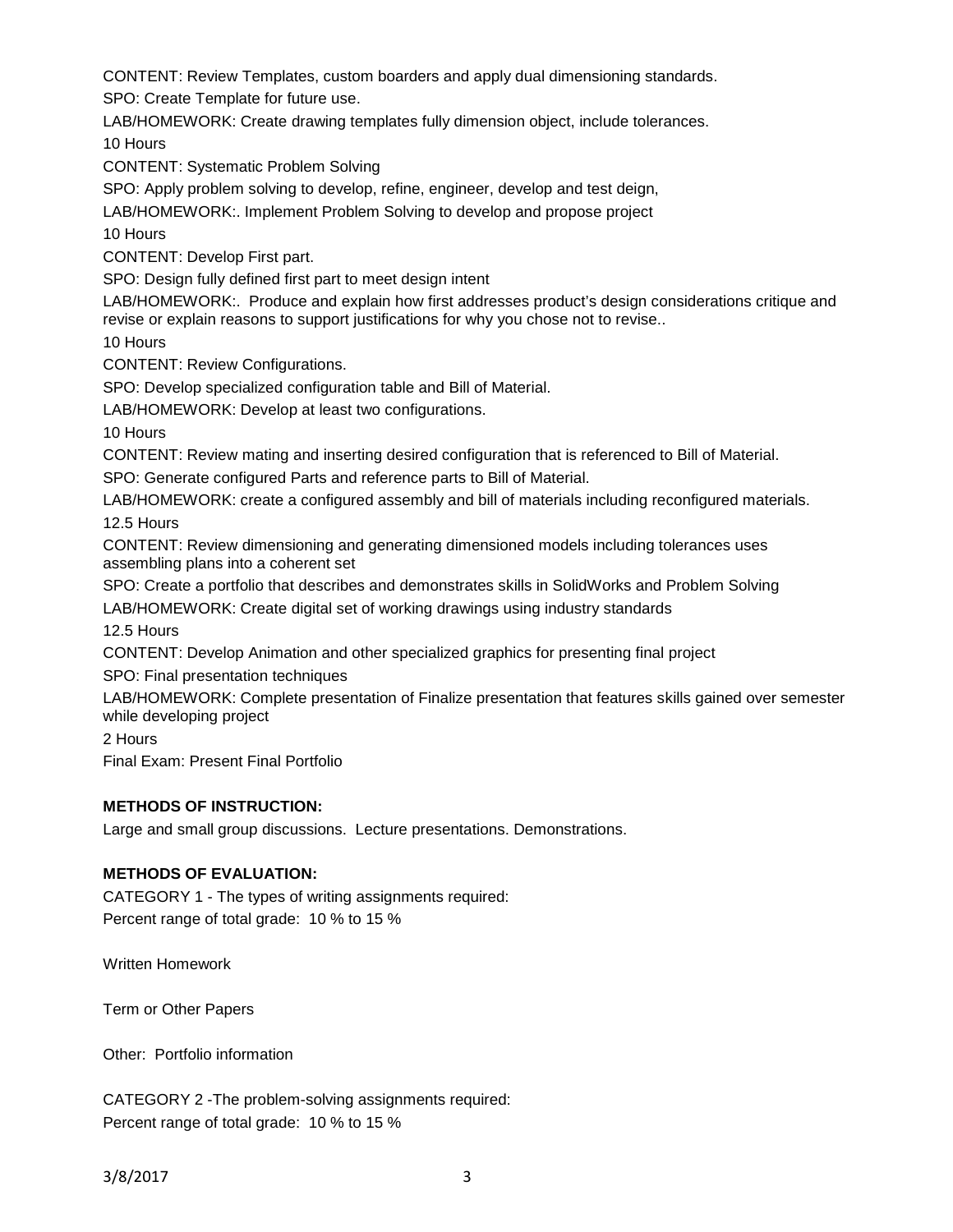Homework Problems

Exams

Other: Design Problems

CATEGORY 3 -The types of skill demonstrations required: Percent range of total grade: 25 % to 50 %

Class Performance/s

Performance Exams

CATEGORY 4 - The types of objective examinations used in the course: Percent range of total grade: 10 % to 25 %

Multiple Choice

True/False

Matching Items

**Completion** 

CATEGORY 5 - Any other methods of evaluation: Percent range of total grade: 10 % to 25 %

Portfolio of design projects and other assignments

#### **REPRESENTATIVE TEXTBOOKS:**

Required: Bertoline, Gary Robert et al., Fundamentals of Graphics Communication, McGraw-Hill, 2011, or other appropriate college level text. ISBN: 0073522635 Reading level of text, Grade: 13.1 Verified by: SMOG index at http://www.onlineutility.org/english/readability\_test\_and\_improve.jsp Other textbooks or materials to be purchased by the student: USB, pencil & sketch paper

### **ARTICULATION and CERTIFICATE INFORMATION**

Associate Degree: CSU GE: IGETC: CSU TRANSFER: Transferable CSU, effective 200670